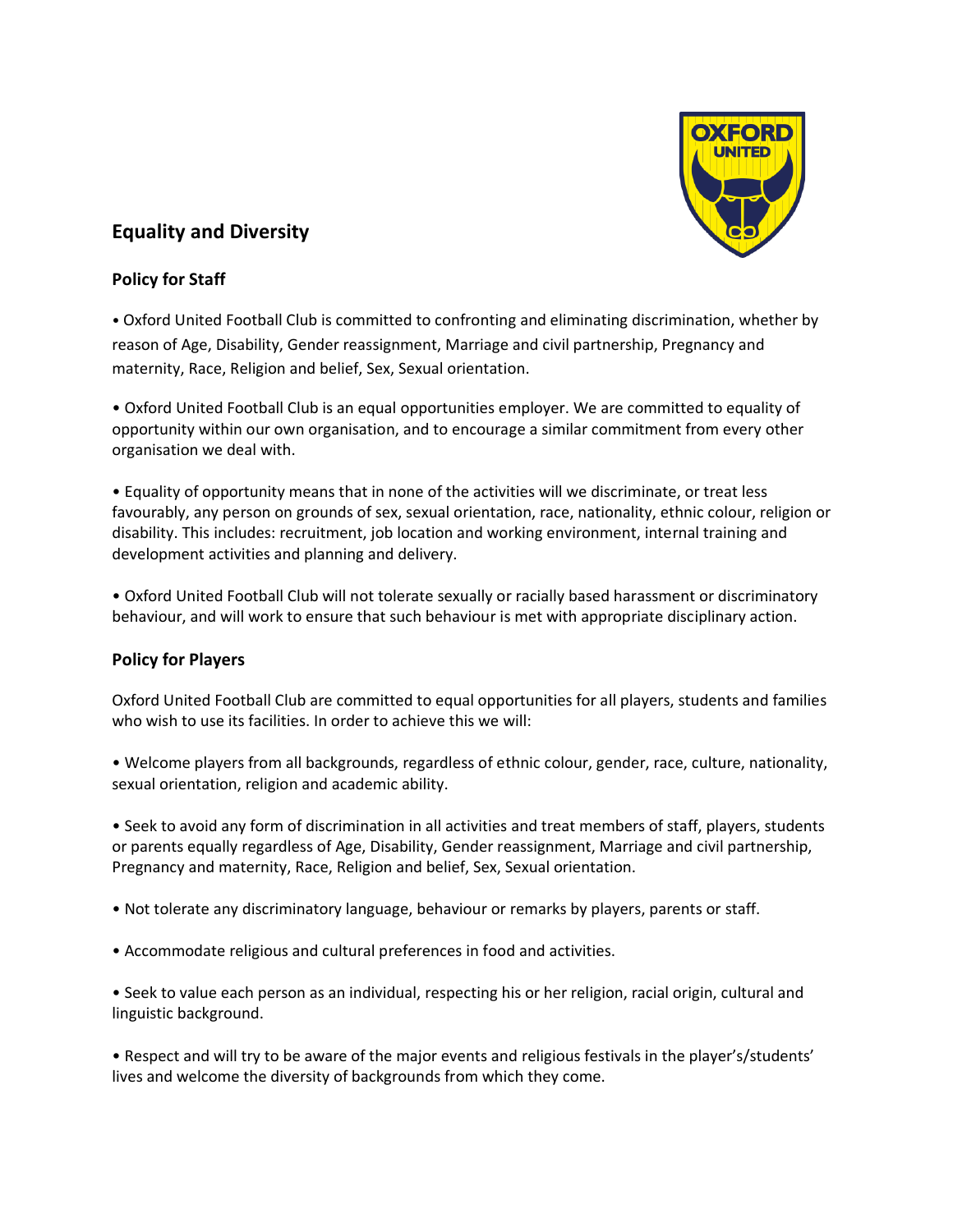• Ensure that both males and females have full access to all kinds of activities and equipment and are equally encouraged to enjoy them.

• All members of staff are made aware of the Equal Opportunity Policy and are required to commit to its principles and contents.

# **Equal Opportunities**

## **GENERAL STATEMENT AND LEGISLATION**

It is unlawful to discriminate against individuals, either directly or indirectly in respect of any of the following characteristics: their age, disability, gender reassignment, marriage and civil partnership, pregnancy and maternity, race, religion or belief, sex and sexual orientation and this policy has been prepared with reference to the relevant Codes or Practice that deal with the legal obligations of employers and employees.

Oxford United Football Club is committed to providing equal opportunities in employment. This means that all job applicants and employees will receive equal treatment regardless of gender, sexual orientation, marital status, religion or belief, race, age or disabilities. The Club will administer this policy within the requirements of the relevant legislation and will not operate any "positive discrimination" or equivalent policy.

It is good business sense for the Club to ensure that it's most important resource, its staff, is treated in a fair and effective way.

### **FORMS OF DISCRIMINATION**

The following are the kinds of discrimination which are against the Club's policy.

Direct Discrimination, where for example a person is less favourably treated because of sex, race or disability. An example is if someone is refused promotion on the grounds that they are black, disabled, or a woman. Any harassment of one employee by others will be considered to amount to direct discrimination and will be dealt with accordingly, if necessary through the disciplinary procedure.

Indirect discrimination, where a requirement or condition which cannot be justified is applied equally to all groups but has a disproportionately adverse effect upon one particular group. An example is where the job requirement may exclude women with young children, or persons from a particular racial group, or a person with a disability, and that job requirement is shown to be unjustified.

Victimisation, where a person is treated less favourably than others because they have made an allegation of discrimination or have supported someone else who has made an allegation.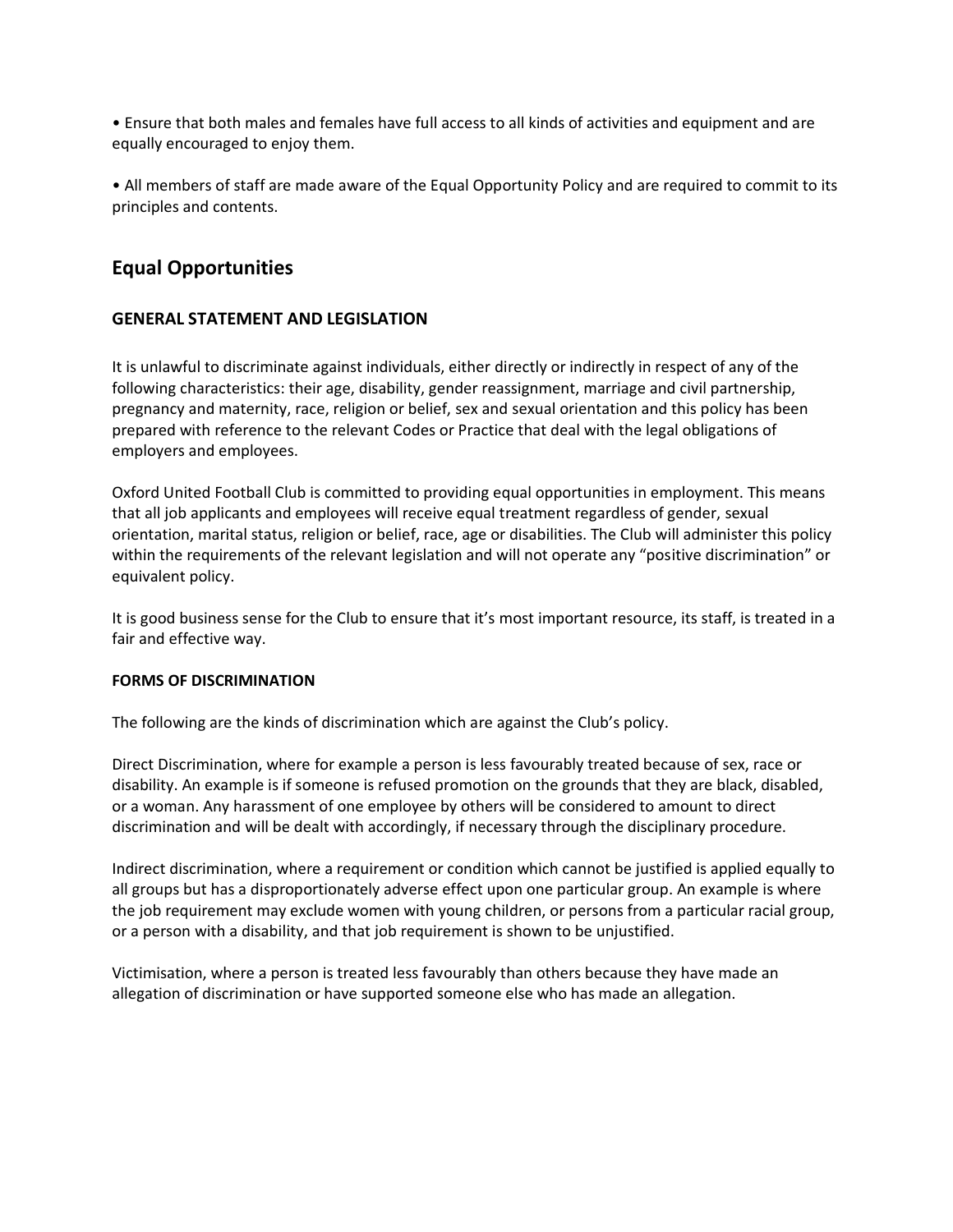### **RECRUITMENT**

The Club will take steps to ensure that applications are fully publicised so that applicants from a wide variety of backgrounds may apply and will ensure that there are equal opportunities at all stages of the recruitment process, including advertising, short-listing and selection for interview, and appointment. Please see workforce recruitment policy.

#### **PROMOTION**

Promotion within the company is based solely on merit. Appraisal systems and selection criteria for promotion will be regularly reviewed to ensure that they are not resulting in discrimination.

#### **TRAINING AND BENEFITS**

The company is committed to ensuring that there will be no direct or indirect discrimination in relation to the access of all employees to training and transfer opportunities, nor to any benefits provided by the company to its employees.

#### **HARASSMENT AND BULLYING**

Bullying and harassment in any form will not be allowed or condoned.

Harassment is now a legally defined term which means unwanted conduct that has the effect of: (a) violating another's dignity; or (b) creating a hostile, degrading, humiliating or offensive environment. Harassment on grounds of a person's race, sex or sexual orientation, disability or religion is unlawful. The Club will take action if there is evidence to suggest that any employee is responsible for bullying or harassing a fellow employee.

The following is a list of examples of what might be considered bullying or harassment:

- verbal or physical abuse;
- subjecting someone to insults or ridicule, or inflicting a public humiliation upon them;
- shouting or swearing at another employee;
- use of language that is offensive to a particular group;
- unwelcome sexual attention, or suggestion of sexual favours;
- lewd suggestive or over familiar behaviour;
- Display of pornographic or sexually suggestive pictures or written material.

A formal complaint about harassment should be pursued through the process set out in the Grievance Procedure, or may be raised informally with the Head of Personnel.